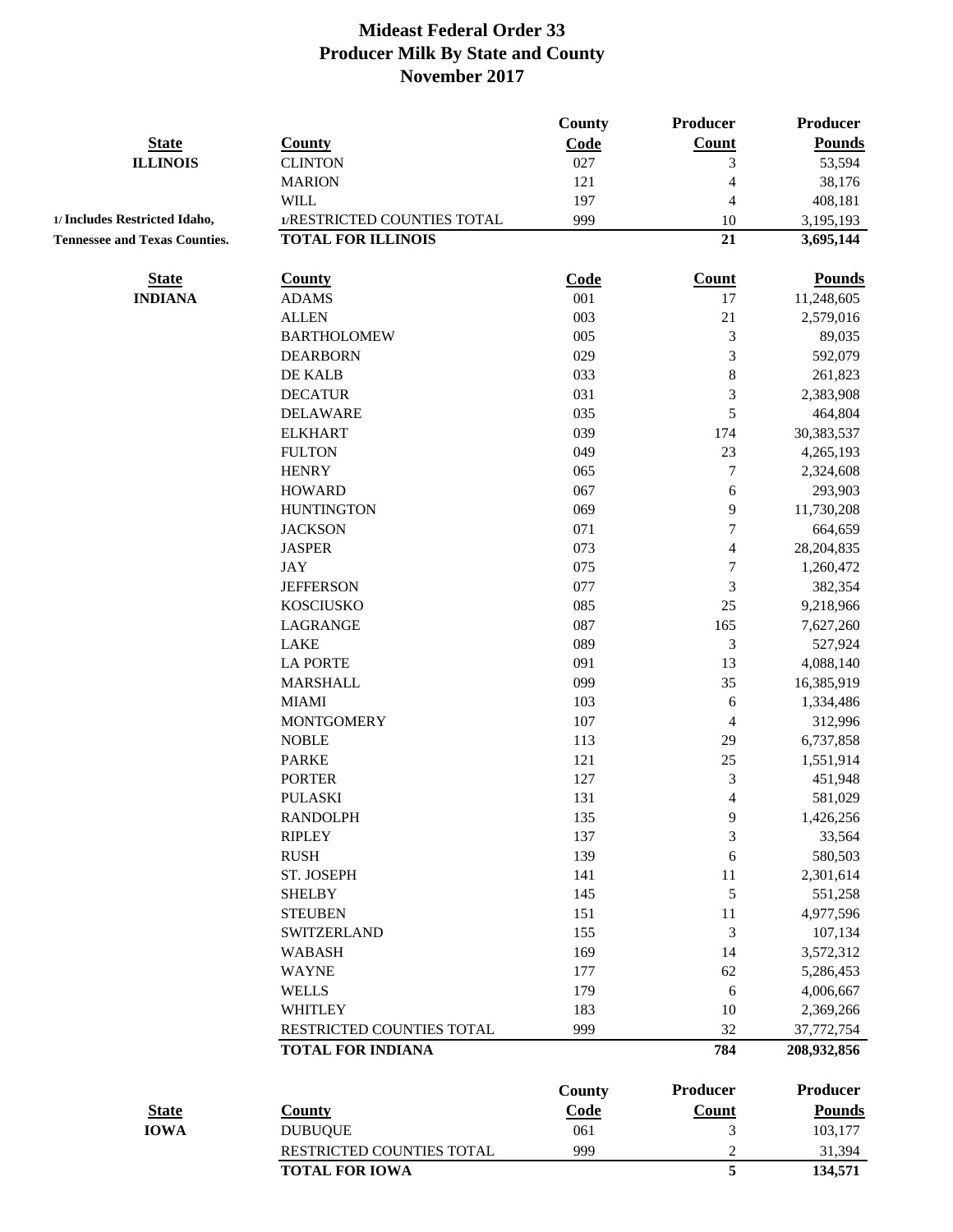|                 |                           | County        | Producer       | <b>Producer</b> |
|-----------------|---------------------------|---------------|----------------|-----------------|
| <b>State</b>    | <b>County</b>             | Code          | <b>Count</b>   | <b>Pounds</b>   |
| <b>KENTUCKY</b> | <b>BRACKEN</b>            | 023           | 4              | 110,543         |
|                 | <b>CHRISTIAN</b>          | 047           | 7              | 184,658         |
|                 | <b>MASON</b>              | 161           | 3              | 365,510         |
|                 | <b>TODD</b>               | 219           | 8              | 296,838         |
|                 | <b>WASHINGTON</b>         | 229           | 3              | 32,780          |
|                 | RESTRICTED COUNTIES TOTAL | 999           | 11             | 285,273         |
|                 | <b>TOTAL FOR KENTUCKY</b> |               | 36             | 1,275,602       |
|                 |                           | County        | Producer       | <b>Producer</b> |
| <b>State</b>    | <b>County</b>             | Code          | <b>Count</b>   | <b>Pounds</b>   |
| <b>MARYLAND</b> | <b>GARRETT</b>            | 023           | 43             | 2,710,970       |
|                 | <b>TOTAL FOR MARYLAND</b> |               | 43             | 2,710,970       |
|                 |                           | <b>County</b> | Producer       | <b>Producer</b> |
| <b>State</b>    | <b>County</b>             | Code          | Count          | <b>Pounds</b>   |
| <b>MICHIGAN</b> | <b>ALCONA</b>             | 001           | 5              | 877,582         |
|                 | <b>ALGER</b>              | 003           | $\overline{4}$ | 179,859         |
|                 | <b>ALLEGAN</b>            | 005           | 55             | 25,778,597      |
|                 | <b>ALPENA</b>             | 007           | 31             | 2,598,164       |
|                 | <b>ARENAC</b>             | 011           | 20             | 7,306,092       |
|                 | <b>BARRY</b>              | 015           | 25             | 27,428,433      |
|                 | <b>BAY</b>                | 017           | 5              | 1,497,410       |
|                 | <b>BERRIEN</b>            | 021           | 8              | 4,150,810       |
|                 | <b>BRANCH</b>             | 023           | 18             | 6,089,906       |
|                 | <b>CALHOUN</b>            | 025           | 20             | 7,987,959       |
|                 | CASS                      | 027           | $\overline{4}$ | 505,702         |
|                 | <b>CHARLEVOIX</b>         | 029           | $\overline{4}$ | 379,168         |
|                 | <b>CHEBOYGAN</b>          | 031           | 3              | 559,543         |
|                 | <b>CHIPPEWA</b>           | 033           | $\tau$         | 765,711         |
|                 | <b>CLARE</b>              | 035           | 24             | 3,884,413       |
|                 | <b>CLINTON</b>            | 037           | 47             | 66,500,784      |
|                 | <b>DELTA</b>              | 041           | $\overline{4}$ | 426,432         |
|                 | <b>EATON</b>              | 045           | 23             | 2,302,463       |
|                 | <b>GENESEE</b>            | 049           | $\tau$         | 1,642,358       |
|                 | <b>GLADWIN</b>            | 051           | $\sqrt{6}$     | 1,033,210       |
|                 | <b>GRATIOT</b>            | 057           | 34             | 58,665,459      |
|                 | <b>HILLSDALE</b>          | 059           | 23             | 10,130,007      |
|                 | <b>HURON</b>              | 063           | 61             | 80,955,120      |
|                 | <b>INGHAM</b>             | 065           | $22\,$         | 8,127,028       |
|                 | <b>IONIA</b>              | 067           | 43             | 29,831,593      |
|                 | <b>IOSCO</b>              | 069           | 12             | 2,474,707       |
|                 | <b>ISABELLA</b>           | 073           | 34             | 17,265,635      |
|                 | <b>JACKSON</b>            | 075           | 15             | 6,593,757       |
|                 | <b>KALAMAZOO</b>          | 077           | $\tau$         | 14,534,324      |
|                 | <b>KENT</b>               | 081           | 28             | 13,573,337      |
|                 | <b>LAPEER</b>             | 087           | $27\,$         | 3,154,712       |
|                 | <b>LENAWEE</b>            | 091           | 24             | 34,429,554      |
|                 | <b>LIVINGSTON</b>         | 093           | 11             | 4,568,235       |
|                 | <b>MACOMB</b>             | 099           | $\overline{4}$ | 233,173         |
|                 | <b>MARQUETTE</b>          | 103           | $\mathfrak{Z}$ | 194,340         |
|                 | <b>MASON</b>              | 105           | 14             | 1,256,330       |
|                 | <b>MECOSTA</b>            | 107           | 18             | 5,202,050       |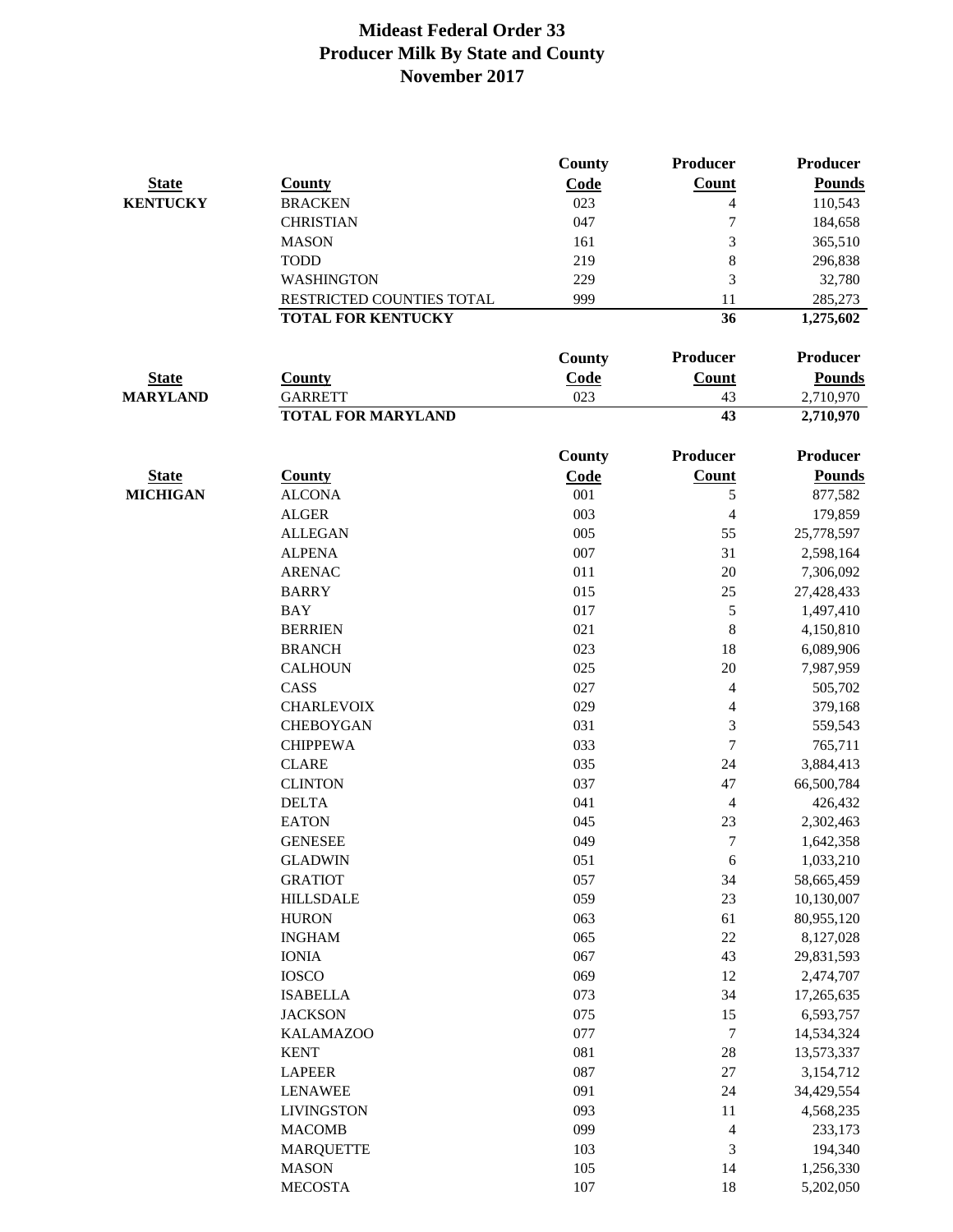|                 |                           | County |                 | Producer                |
|-----------------|---------------------------|--------|-----------------|-------------------------|
| <b>State</b>    | <b>County</b>             | Code   | <b>Count</b>    | <b>Pounds</b>           |
| <b>MICHIGAN</b> | <b>MENOMINEE</b>          | 109    | 13              | 945,185                 |
|                 | <b>MIDLAND</b>            | 111    | 3               | 922,017                 |
|                 | <b>MISSAUKEE</b>          | 113    | 41              | 37,211,054              |
|                 | <b>MONTCALM</b>           | 117    | 50              | 17,010,344              |
|                 | <b>MONTMORENCY</b>        | 119    | $\sqrt{5}$      | 386,858                 |
|                 | <b>MUSKEGON</b>           | 121    | 15              | 13,204,142              |
|                 | <b>NEWAYGO</b>            | 123    | 43              | 9,923,020               |
|                 | <b>OCEANA</b>             | 127    | $\overline{7}$  | 248,578                 |
|                 | <b>OGEMAW</b>             | 129    | 36              | 12,001,686              |
|                 | <b>OSCEOLA</b>            | 133    | 33              | 12,276,768              |
|                 | <b>OSCODA</b>             | 135    | 10              | 508,991                 |
|                 | <b>OTTAWA</b>             | 139    | 58              | 48,206,543              |
|                 | PRESQUE ISLE              | 141    | $\,8\,$         | 114,534                 |
|                 | <b>SAGINAW</b>            | 145    | 15              | 5,227,180               |
|                 | <b>ST. CLAIR</b>          | 147    | $11\,$          | 1,857,848               |
|                 | ST. JOSEPH                | 149    | 22              | 10,043,296              |
|                 | <b>SANILAC</b>            | 151    | 76              | 57,547,993              |
|                 | <b>SHIAWASSEE</b>         | 155    | 17              | 4,835,153               |
|                 | <b>TUSCOLA</b>            | 157    | 35              | 29,139,456              |
|                 | VAN BUREN                 | 159    | $11\,$          | 6,197,074               |
|                 | <b>WASHTENAW</b>          | 161    | 18              | 3,686,084               |
|                 | <b>WEXFORD</b>            | 165    | 12              | 847,773                 |
|                 | RESTRICTED COUNTIES TOTAL | 999    | 20              | 2,508,201               |
|                 | <b>TOTAL FOR MICHIGAN</b> |        | 1,259           | 727,933,735             |
|                 |                           | County | Producer        | <b>Producer</b>         |
| <b>State</b>    | <b>County</b>             | Code   | Count           | <b>Pounds</b>           |
| <b>NEW YORK</b> | <b>ALLEGANY</b>           | 003    | 3               | 2,851,576               |
|                 | <b>CATTARAUGUS</b>        | 009    | 56              | 16,733,343              |
|                 | <b>CHAUTAUQUA</b>         | 013    | 111             | 25,979,754              |
|                 | <b>CHEMUNG</b>            | 015    | $\overline{4}$  | 1,059,300               |
|                 | <b>ERIE</b>               | 029    | 13              | 3,003,195               |
|                 | <b>LIVINGSTON</b>         | 051    | 6               | 9,528,044               |
|                 | <b>SCHUYLER</b>           | 097    | 3               |                         |
|                 | <b>WYOMING</b>            | 121    | 12              | 1,283,387<br>24,503,070 |
|                 | RESTRICTED COUNTIES TOTAL | 999    | 7               | 6,832,825               |
|                 | <b>TOTAL FOR NEW YORK</b> |        | 215             | 91,774,494              |
|                 |                           |        |                 |                         |
|                 |                           |        | <b>Producer</b> | Producer                |
| <b>State</b>    | <b>County</b>             | Code   | Count           | <b>Pounds</b>           |
| <b>OHIO</b>     | <b>ADAMS</b>              | 001    | 12              | 853,557                 |
|                 | <b>ALLEN</b>              | 003    | 3               | 542,888                 |
|                 | <b>ASHLAND</b>            | 005    | 48              | 14,756,510              |
|                 | <b>ASHTABULA</b>          | 007    | 29              | 5,891,754               |
|                 | <b>ATHENS</b>             | 009    | 3               | 256,335                 |
|                 | <b>AUGLAIZE</b>           | 011    | 34              | 6,192,887               |
|                 | <b>BELMONT</b>            | 013    | 10              | 952,859                 |
|                 | <b>BROWN</b>              | 015    | 5               | 245,971                 |
|                 | CARROLL                   | 019    | $27\,$          | 2,204,753               |
|                 | <b>CHAMPAIGN</b>          | 021    | 9               | 981,404                 |
|                 | <b>CLARK</b>              | 023    | 3               | 5,672,494               |
|                 | <b>CLINTON</b>            | 027    | 3               | 213,404                 |
|                 | <b>COLUMBIANA</b>         | 029    | 72              | 12,670,366              |
|                 | <b>COSHOCTON</b>          | 031    | 24              | 2,737,663               |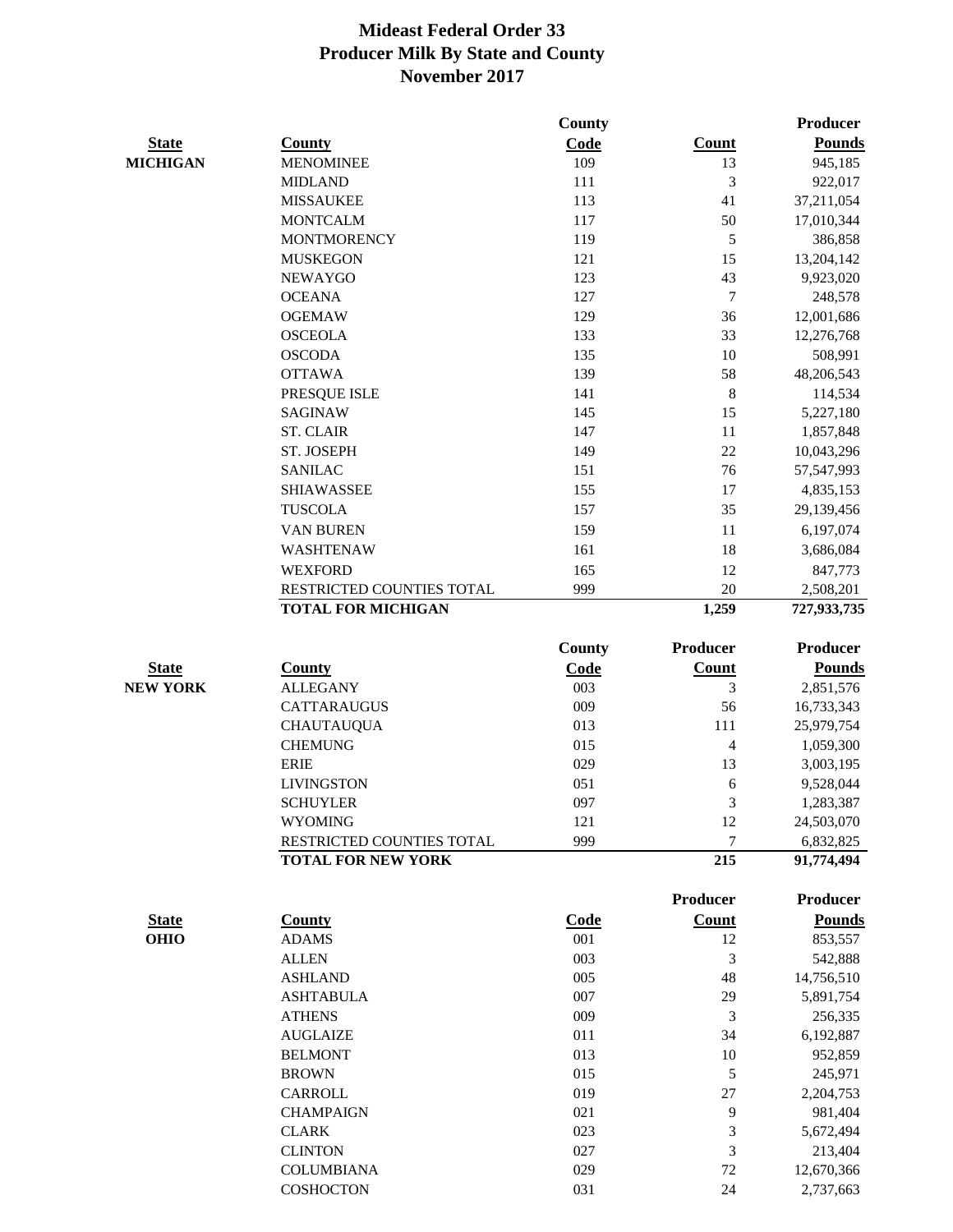|              |                   |             | Producer                 | Producer      |
|--------------|-------------------|-------------|--------------------------|---------------|
| <b>State</b> | <b>County</b>     | <b>Code</b> | <b>Count</b>             | <b>Pounds</b> |
| <b>OHIO</b>  | <b>CRAWFORD</b>   | 033         | $\,8\,$                  | 2,937,777     |
|              | <b>DARKE</b>      | 037         | 34                       | 9,520,469     |
|              | <b>DEFIANCE</b>   | 039         | $\overline{9}$           | 7,341,417     |
|              | <b>DELAWARE</b>   | 041         | $\overline{\mathcal{L}}$ | 244,749       |
|              | <b>FAIRFIELD</b>  | 045         | 10                       | 626,017       |
|              | <b>FULTON</b>     | 051         | 9                        | 5,373,791     |
|              | <b>GEAUGA</b>     | 055         | 49                       | 4,389,032     |
|              | <b>GREENE</b>     | 057         | 4                        | 1,269,194     |
|              | <b>GUERNSEY</b>   | 059         | 3                        | 115,728       |
|              | <b>HANCOCK</b>    | 063         | 3                        | 1,359,074     |
|              | <b>HARDIN</b>     | 065         | 9                        | 11,582,993    |
|              | <b>HARRISON</b>   | 067         | 6                        | 376,764       |
|              | <b>HENRY</b>      | 069         | 6                        | 3,784,657     |
|              | <b>HIGHLAND</b>   | 071         | 20                       | 982,021       |
|              | <b>HOLMES</b>     | 075         | 168                      | 12,634,349    |
|              | <b>HURON</b>      | 077         | 41                       | 6,082,495     |
|              | <b>JACKSON</b>    | 079         | $\overline{4}$           | 80,620        |
|              | <b>JEFFERSON</b>  | 081         | $\tau$                   | 639,299       |
|              | <b>KNOX</b>       | 083         | 28                       |               |
|              | <b>LICKING</b>    | 089         |                          | 8,040,531     |
|              |                   |             | 12                       | 5,457,385     |
|              | <b>LOGAN</b>      | 091         | 25                       | 3,764,018     |
|              | <b>LORAIN</b>     | 093         | 12                       | 1,509,156     |
|              | <b>MADISON</b>    | 097         | $\boldsymbol{7}$         | 16,248,517    |
|              | <b>MAHONING</b>   | 099         | $27\,$                   | 5,206,436     |
|              | <b>MARION</b>     | 101         | $\sqrt{5}$               | 8,651,956     |
|              | <b>MEDINA</b>     | 103         | $20\,$                   | 3,088,532     |
|              | <b>MEIGS</b>      | 105         | $\sqrt{5}$               | 377,395       |
|              | <b>MERCER</b>     | 107         | 88                       | 27,650,733    |
|              | <b>MIAMI</b>      | 109         | 10                       | 998,976       |
|              | <b>MONROE</b>     | 111         | 10                       | 620,803       |
|              | <b>MORGAN</b>     | 115         | $\tau$                   | 1,683,592     |
|              | <b>MORROW</b>     | 117         | 8                        | 2,321,110     |
|              | <b>MUSKINGUM</b>  | 119         | 12                       | 1,134,934     |
|              | <b>PAULDING</b>   | 125         | 6                        | 17,175,755    |
|              | <b>PERRY</b>      | 127         | 3                        | 313,772       |
|              | <b>PICKAWAY</b>   | 129         | 4                        | 699,628       |
|              | <b>PIKE</b>       | 131         | 7                        | 168,544       |
|              | <b>PORTAGE</b>    | 133         | 11                       | 2,836,994     |
|              | <b>PREBLE</b>     | 135         | 9                        | 1,483,339     |
|              | <b>PUTNAM</b>     | 137         | 13                       | 5,580,224     |
|              | <b>RICHLAND</b>   | 139         | 105                      | 11,139,955    |
|              | <b>ROSS</b>       | 141         | 3                        | 127,175       |
|              | <b>SANDUSKY</b>   | 143         | 8                        | 741,017       |
|              | <b>SENECA</b>     | 147         | 3                        | 890,210       |
|              | <b>SHELBY</b>     | 149         | 42                       | 10,053,355    |
|              | <b>STARK</b>      | 151         | 68                       | 12,278,649    |
|              | TRUMBULL          | 155         | 24                       | 3,851,380     |
|              | TUSCAWARAS        | 157         | 137                      | 14,983,040    |
|              | <b>UNION</b>      | 159         | $\,8$                    | 867,244       |
|              | VAN WERT          | 161         | 6                        | 7,302,199     |
|              | <b>WASHINGTON</b> | 167         | 17                       | 3,049,592     |
|              | <b>WAYNE</b>      | 169         | 212                      | 49,388,429    |
|              | <b>WILLIAMS</b>   | 171         | 3                        | 8,873,261     |
|              |                   |             |                          |               |